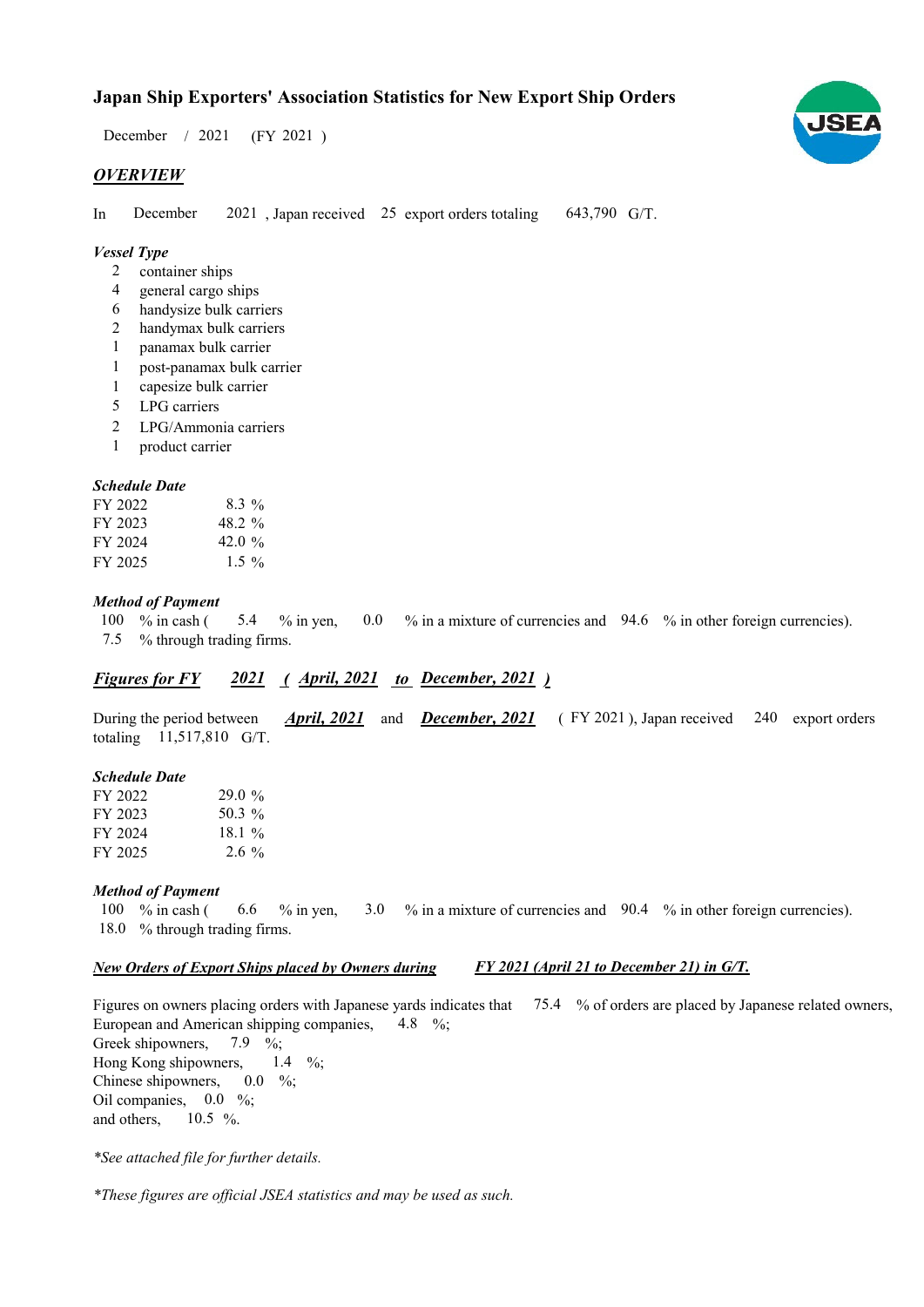### New Export Orders Placed in December 2021 (FY 2021) Based on Fiscal Year

No. G/T No. G/T No. G/T No. G/T No. G/T No. G/T No. G/T No. G/T $G/T$ General Cargos | 52 | 2,765,090 || 29 | 2,006,650 | 0 | 0 | 810,980 | 9 | 398,590 | 6 | 80,860 | 53 | 3,297,080 || 80 | 4,569,570 Bulk Carriers 95 4,469,700 109 4,869,700 19 900,300 5 253,100 20 786,100 11 408,300 164 7,217,500 204 9,068,000 Tankers | 29 1,711,500 10 711,950 2 25,950 1 50,400 1 51,000 8 154,630 22 993,930 33 1,558,830 Combined Carriers 0 0 0 0 0 0 0 0 0 0 0 0 0 0 0 0Others 1 1 1,030 0 0 1 9,300 0 0 0 0 0 0 1 9,300 1 9,300 Total | 177 | 8,947,320 || 148 | 7,588,300 | 22 | 935,550 | 15 | 1,114,480 | 30 | 1,235,690 | 25 | 643,790 | 240 | 11,517,810 || 318 | 15,205,700 FY 2021 / FY2020 (%) \* 112.2 395.8 99.6 151.5 156.9 73.2 219.0 \*\* 209.1 In CGT 4,056,700 3,349,897 419,718 513,023 620,757 377,391 5,280,786 6,980,733 Apr 21 to Aug 21 September 2021 October 2021 Description Apr 20 to Mar 21 November 2021 December 2021 Apr 21 to Dec 21 Jan 21 to Dec 21

*Figures for shipbuilding orders of 500 G/T and over for export as steel vessels placed with JSEA members are covered.*

\*FY 2020/FY2019

\*\*Calendar Year 2021

JSEA (January 2022)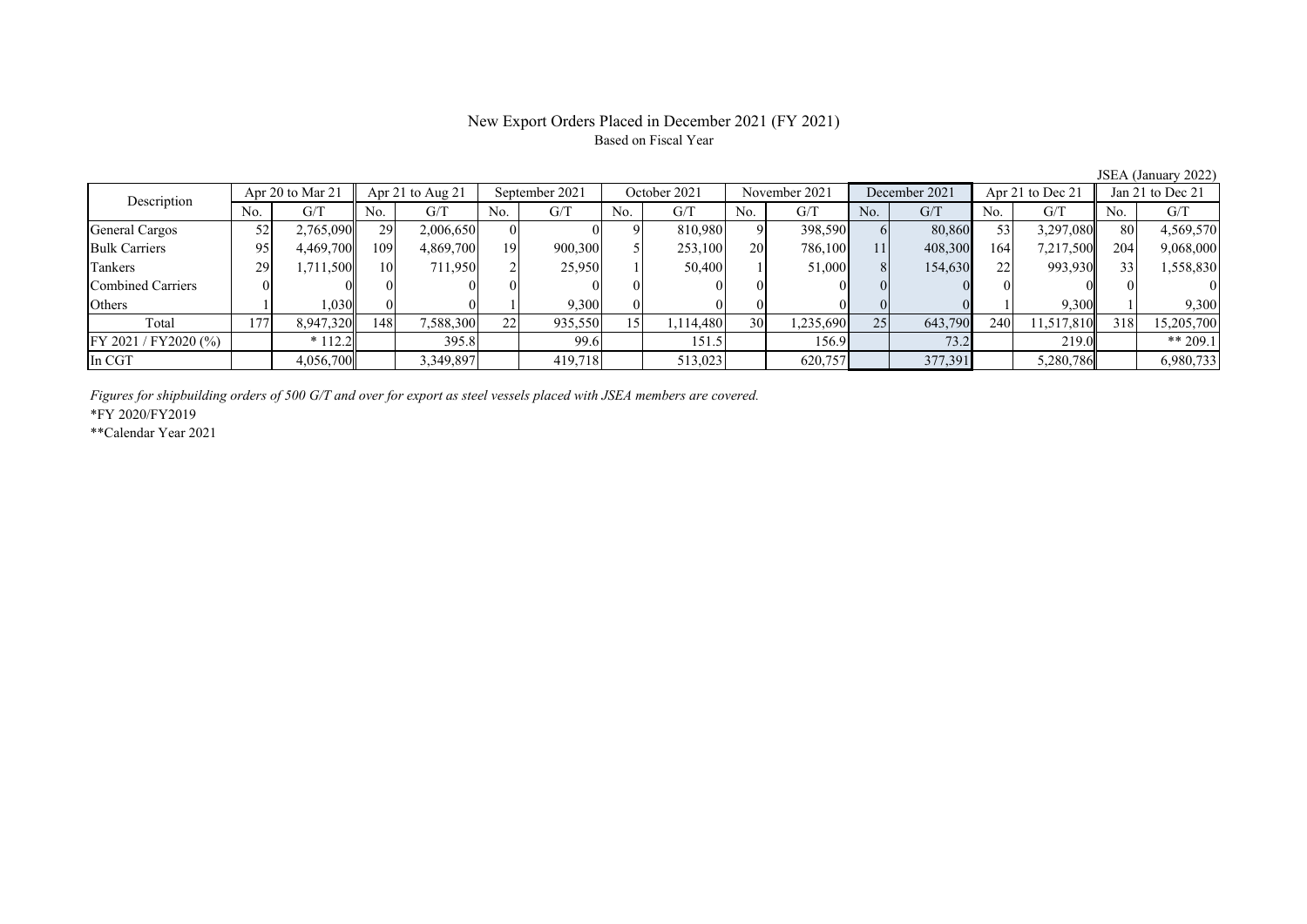# Export Ships Delivered in December 2021 (FY 2021) Based on Fiscal Year

JSEA (January 2022)

| Description           | Apr 20 to Mar 21 |            | Apr 21 to Aug 21 |           | September 2021 |         | October 2021 |         | November 2021 |         | December 2021 |         | Apr 21 to Dec 21 |           | Jan 21 to Dec 21 |           |
|-----------------------|------------------|------------|------------------|-----------|----------------|---------|--------------|---------|---------------|---------|---------------|---------|------------------|-----------|------------------|-----------|
|                       | No.              | G/T        | No.              | G/T       | No.            | G/T     | No.          | G/T     | No.           | G/T     | No.           | G/T     | No.              | G/T       | No.              | G/T       |
| <b>General Cargos</b> | 27               | 1.000.548  | 12.              | 698,350   |                | 209,888 |              | 153,638 |               | 313,823 |               | 141,220 | 27               | 1,516,919 | 44               | 2,231,104 |
| <b>Bulk Carriers</b>  | 175              | 7,458,729  | 59               | 2,192,461 |                | 383,436 |              | 577,572 | 10            | 454,864 |               | 156,694 | 93               | 3,765,027 | 137              | 5,506,307 |
| Tankers               |                  | 1,702,736  | 15.              | 1,125,737 |                | 351,100 |              |         |               | 72,544  |               |         | 21               | 1,549,381 | 30               | 2,201,248 |
| Combined Carriers     |                  |            |                  |           |                |         |              |         |               |         |               |         |                  |           |                  |           |
| <b>Others</b>         |                  |            |                  | 1,238     |                |         |              |         |               |         |               |         |                  | 1,238     |                  | 1,238     |
| Total                 | 235              | 10,162,013 | 87               | 4,017,786 | 15             | 944,424 |              | 731,210 | 19            | 841,231 |               | 297,914 | 142              | 6,832,565 | 212              | 9,939,897 |
| FY 2021 / FY2020 (%)  |                  | $*68.9$    |                  | 88.0      |                | 136.2   |              | 102.3   |               | 117.4   |               | 81.6    |                  | 96.9      |                  | ** $88.5$ |
| In CGT                |                  | 4,648,304  |                  | 1,805,469 |                | 383,271 |              | 316,685 |               | 422,591 |               | 148,789 |                  | 3,076,805 |                  | 4,511,207 |

*Deliveries of new shipbuilding orders of 500 G/T and over for export as steel vessels placed with JSEA members are covered.*

\*FY 2020/FY2019

\*\*Calendar Year 2021